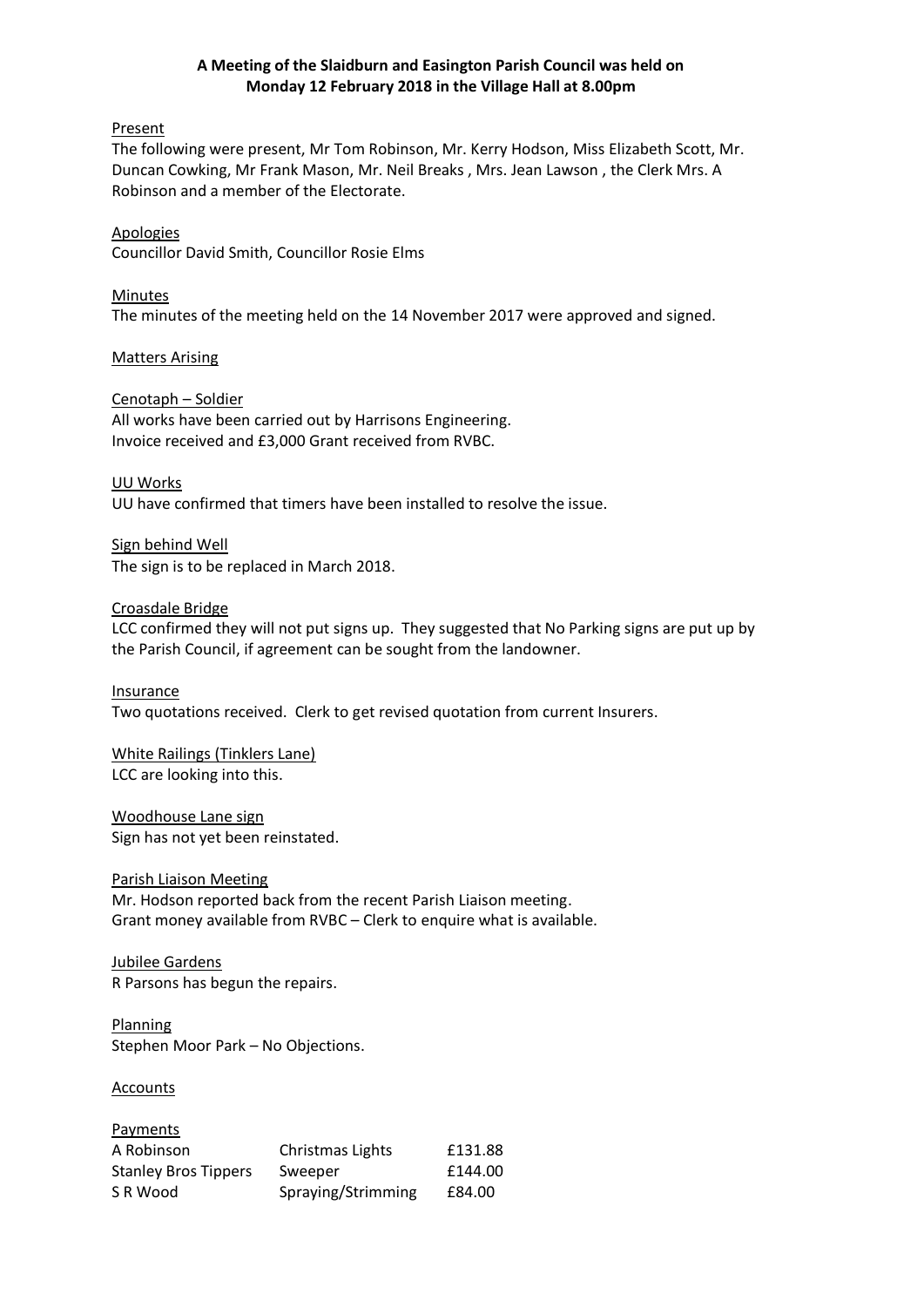| Harrisons Engineering Cenotaph Repairs |  | £5226.00 |
|----------------------------------------|--|----------|
|----------------------------------------|--|----------|

| <b>Receipts</b> |                  |           |
|-----------------|------------------|-----------|
| <b>RVBC</b>     | Cenotaph Grant   | £3,000.00 |
| <b>RVBC</b>     | Christmas Lights | £131.88   |

#### **Correspondence**

## RVBC

- Longridge Neighbourhood Plan
- Great British Spring Clean 02-04.03.2018 bin bags available.

# **LCC**

- Catlow Road Closure 29.5.2018 04.06.2018
- Re-opening Dykes Clerk to provide a map
- Road Inspections take place on a yearly basis and any pothole over 4cm will be repaired.

## Rural Services Network

Questionnaire regarding the Priority Services Register to assist people in rural areas who are in vulnerable circumstances.

The Craven Trust Information regarding local giving

Newsquest Ribble Valley Pubs Enquiry

Best Kept Village Application Form

ITV – Shiver Productions Looking for people with 3 or more grandchildren – notice put in Notice Board.

Newton Parish Council Public Meeting to take place on 21.02.2018 to discuss B4RN proposal.

Free Parking Days Request from Show Committee for free parking day – 08.09.2018 May Queen is on 29.05. Clerk to contact RVBC to ask for 2 extra days to be used at their discretion.

## Any Other Business

Dog Fouling Bin outside full of dog bags. Clerk to contact Council re dog bins.

Potholes Clerk to report pothole outside Limefield Gate.

**Elections** The next Parish Council Elections are due to take place in 2019.